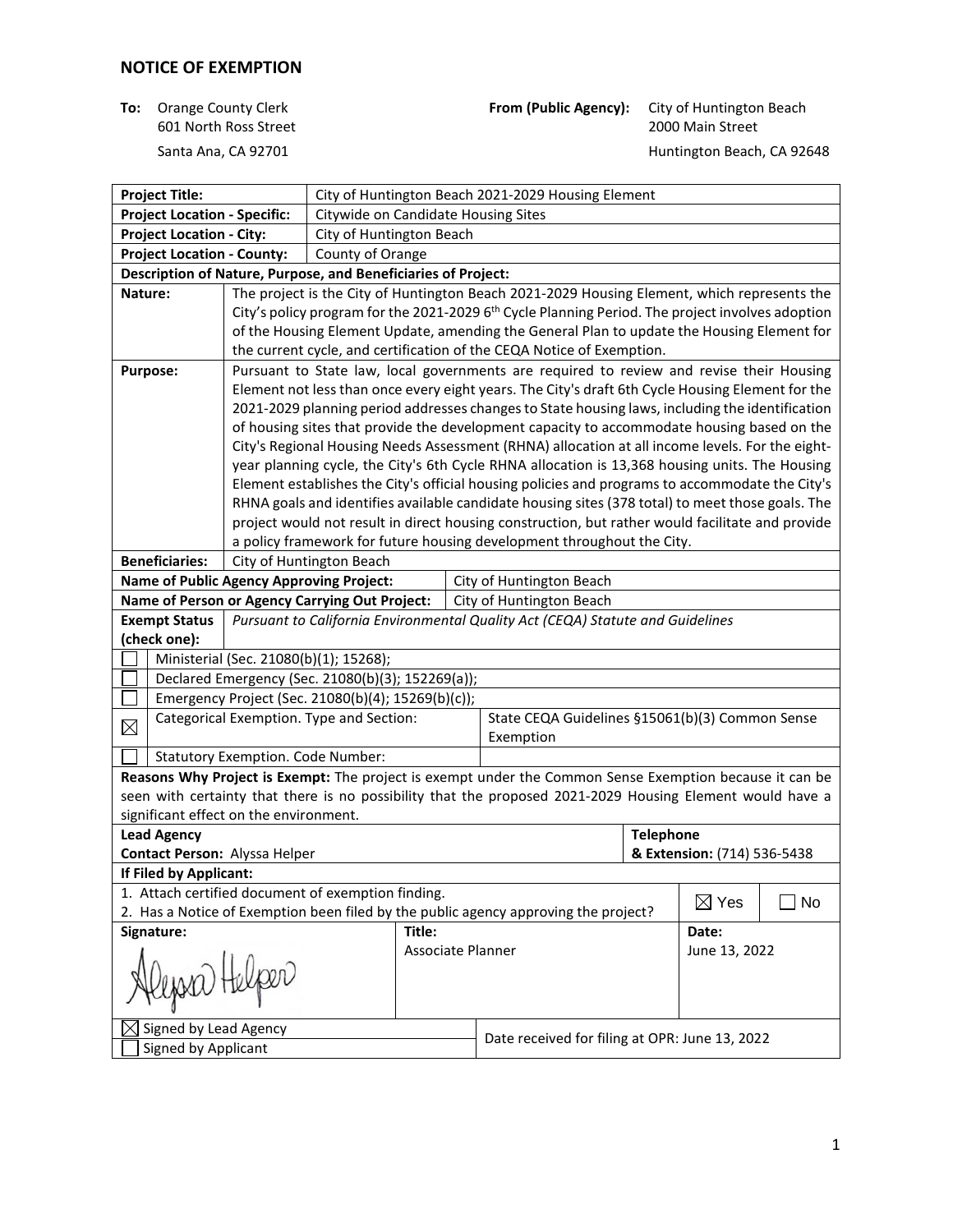# **Kimley»Horn**

### **TECHNICAL MEMORANDUM**

| To:      | Alyssa Helper                                                         |
|----------|-----------------------------------------------------------------------|
| From:    | Rita Garcia and Serena Lin                                            |
| Date:    | June 13, 2022                                                         |
| Subject: | City of Huntington Beach 2021-2029 Housing Element CEQA Determination |

This Technical Memorandum shall serve as an evaluation of the City of Huntington Beach 2021- 2029 Housing Element (the Project) concerning California Environmental Quality Act (CEQA) compliance. This Technical Memorandum has been prepared to present: 1) the findings resulting from the CEQA compliance review, as described below; and 2) the recommendations concerning the appropriate CEQA compliance documentation.

### **STATUTORY AUTHORITY AND REQUIREMENTS**

### **State CEQA Guidelines Section 15061 – Review for Exemption**

Once it has been determined that an activity is a project subject to CEQA, it is then determined whether the project is exempt from CEQA. Pursuant to State CEQA Guidelines Section 15061, a project is exempt from CEQA if:

- 1) The project is exempt by statute (see State CEQA Guidelines Article 18, commencing with §15260).
- 2) The project is exempt pursuant to a Categorical Exemption (CE) (see State CEQA Guidelines Article 19, commencing with §15300) and the application of that CE is not barred by one of the exceptions set forth in State CEQA Guidelines Section 15300.2.
- 3) The activity is covered by the common sense exemption that CEQA applies only to projects which have the potential for causing a significant effect on the environment. Where it can be seen with certainty that there is no possibility that the activity in question may have a significant effect on the environment, the activity is not subject to CEQA.
- 4) The project will be rejected or disapproved by a public agency.
- 5) The project is exempt pursuant to the provisions of Article 12.5 Exemptions for Agricultural Housing, Affordable Housing, and Residential Infill Projects.

### **PROJECT DESCRIPTION**

The Housing Element includes the City's Housing Policy Plan, which addresses the City's identified housing needs, and includes goals, policies, and programs concerning housing and housing-related services, and the City's approach to addressing its share of the regional housing need. The 2021- 2029 Housing Element is a comprehensive review and update to the previous Housing Element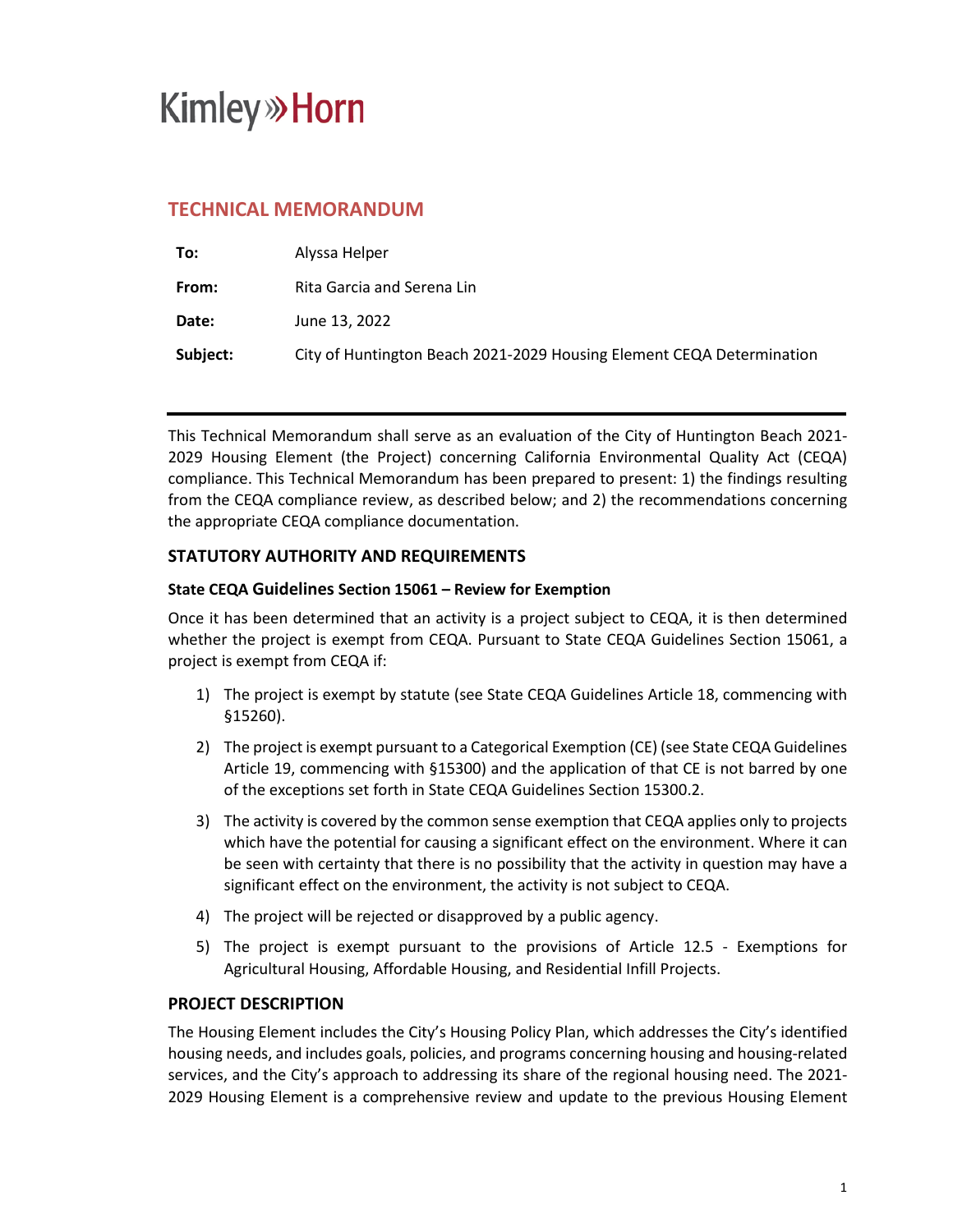# **Kimley» Horn**

which covered the  $5<sup>th</sup>$  Cycle 2013-2021 planning period. To satisfy and meet their RHNA allocation, the City prepared a parcel-specific land inventory that includes sites capable of accommodating the RHNA allocation through a variety of methods, including: (1) identification of additional increased capacity on existing, residentially zoned sites; (2) identification of residential property for rezone to higher-density residential primary use; (3) identification of non-residential property for rezone to residential primary use; (4) development of approved projects which do not have certificates of occupancy; and (5) future development of accessory dwelling units (ADUs).

For the eight-year planning cycle, the City's 6<sup>th</sup> Cycle RHNA allocation is 13,368 housing units: 5,215 above moderate-income units, 2,308 moderate-income units, 2,184 low-income units, and 3,661 very low-income units. The sites identified within the Housing Element represent the City of Huntington Beach's ability to plan for housing at the designated income levels within the  $6<sup>th</sup>$ housing cycle planning period (2021-2029). The identified sites were analyzed for realistic capacity and potential for redevelopment. The City of Huntington Beach is a built-out community, with little to no vacant land for new development. It is most likely that future residential will come in the form of infill development. Therefore, the City has focused the sites strategy on areas with potential for redevelopment, access to essential resources, proximity to transit or access to highway and road connectivity, and overall future residential opportunity.

The City has identified 3 sites to rezone, 372 sites for a designated housing overlay, and 3 sites with opportunity for motel or hotel conversion to meet their 2021-2029 RHNA allocation. The 2021- 2029 Housing Element lists the identified sites, which have been evaluated based on surrounding and existing on-site development to determine the extent to which on-site uses are likely to redevelop within the planning period.

The 2021-2029 Housing Element includes policies that would accommodate implementation measures to meet the City's RHNA allocation. The Project does not include the actual implementation measures and/or development of the housing units, which would be subject to future environmental evaluation as a part of the City's development review process.

#### **FINDINGS CONCERNING CEQA COMPLIANCE/CEQA EXEMPTION**

Kimley-Horn has completed the Project's CEQA compliance review, as follows:

#### **Exemption Justification Under Common-Sense Exemption**

The Project is exempt under State CEQA Guidelines Section 15061(b)(3) common sense exemption, because the Project involves the City's policies and programs to update its Housing Element and meet its RHNA allocation that either would not cause a significant effect on the environment or were previously analyzed adequately in the Huntington Beach General Plan Update EIR (SCH No. 2015101032). Given its nature and scope, the proposed 2021-2029 Housing Element programs and policies would not result in physical environmental impacts. Additionally, the 2021-2029 Housing Element does not grant any development entitlements or authorize development beyond what is allowed under the City's current General Plan and Zoning Code (Municipal Code Titles 20 - 25). Future housing development pursuant to the 2021-2029 Housing Element would be subject to compliance with the established regulatory framework, namely federal, state, regional, and local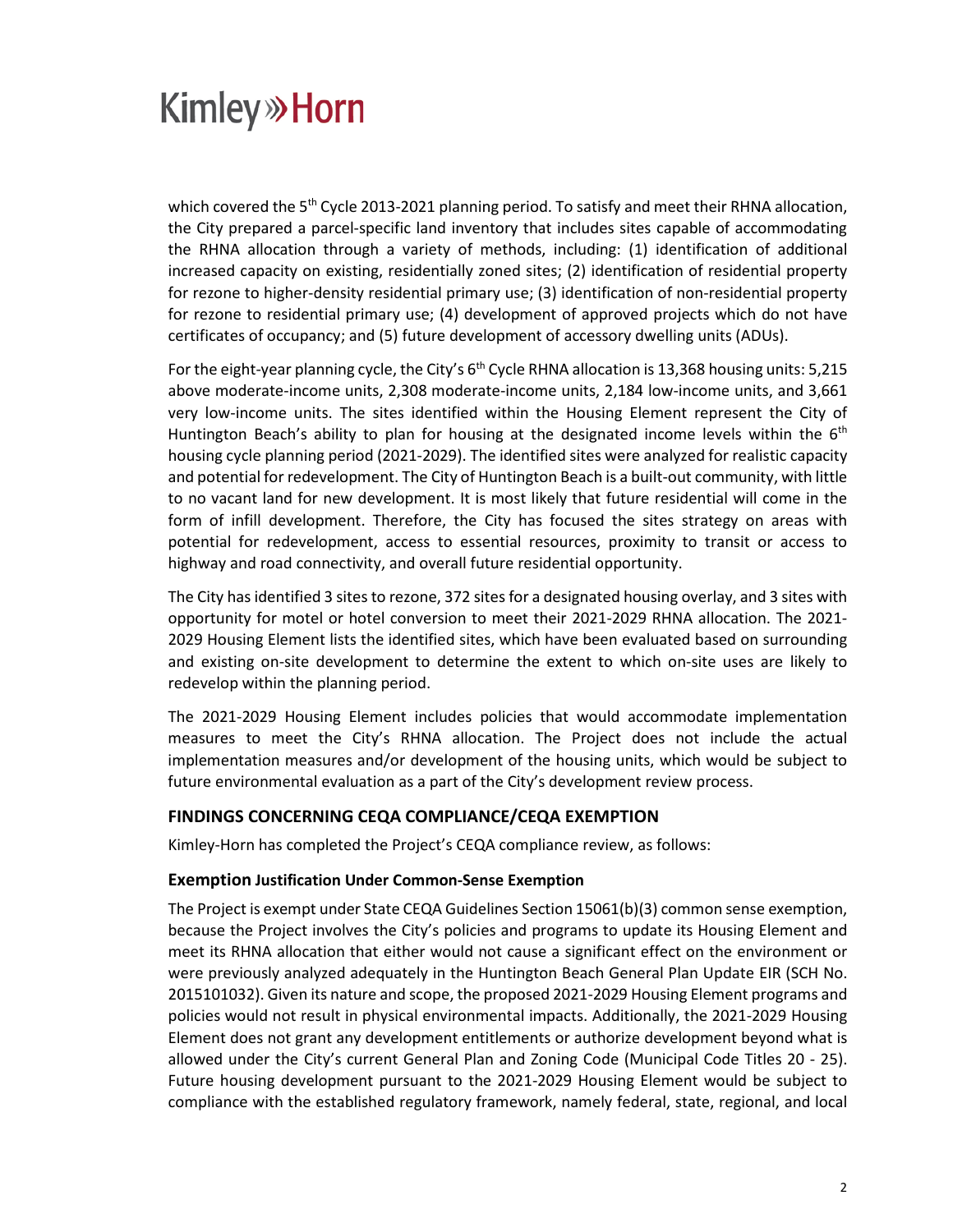# **Kimley»Horn**

(i.e., General Plan policies, Municipal Code standards, and Standard Conditions of Approval). While by-right housing projects may be exempt from CEQA, all future housing development pursuant to the 2021-2029 Housing Element would be subject to further development review, which may include supporting technical reports. Based on these factors, it can be seen with certainty that the programs and policies set forth in the proposed 2021-2029 Housing Element would not have a significant effect on the environment; therefore, the 2021-2029 Housing Element is exempt from CEQA under the common sense exemption. It is also noted that following this action, the City of Huntington Beach will evaluate the potential environmental impacts from the 2021-2029 Housing Element Implementation Program. Specifically, an Environmental Impact Report (EIR), which will be a Subsequent EIR to the City of Huntington Beach General Plan Update Program EIR (State Clearinghouse No. 2015101032) (Atkins, August 2017) will be prepared.

### **Policy and Program Analysis in Support of Findings**

**Attachment A: Huntington Beach 2021-2029 Housing Element Program Review Matrix** summarizes the 2021-2029 Housing Element policies and provides summary findings in support of an exemption under State CEQA Guidelines Section 15061(b)(3) common sense exemption.

As is evidenced by the discussions presented above and in Attachment A, the Project qualifies as being exempt from CEQA under the common-sense exemption. Moreover, the Project is not barred from the application of a Categorical Exemption, pursuant to State CEQA Guidelines Section 15300.2. Therefore, it has been determined that the proposed project would not have a significant effect on the environment and a Categorical Exemption is the appropriate CEQA finding.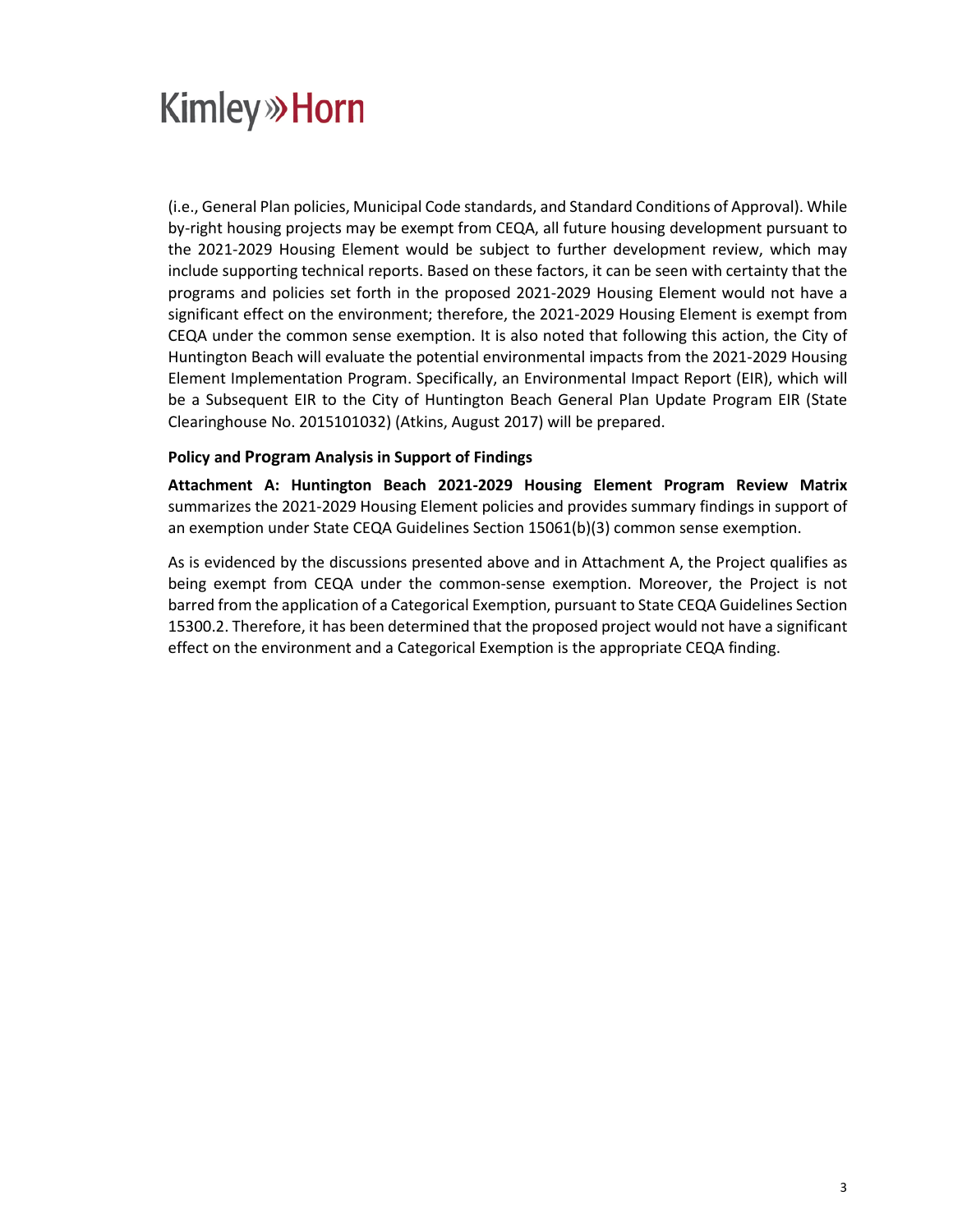| 5 <sup>th</sup> Cycle Housing<br><b>Element Program:</b><br><b>Implementing Actions</b>                | 6 <sup>th</sup> Cycle Housing<br><b>Element Program:</b><br><b>Implementing Actions</b> | <b>Discontinued</b><br>Program | <b>New</b><br>Program | Update/<br>Ongoing<br>Program | Summary of Determination the Program is exempt under State<br>CEQA Guidelines Section 15061(b)(3) Common Sense Exemption                                                                                                                                                                                                                                                                                                                                                                                                                                                                                                                                           |
|--------------------------------------------------------------------------------------------------------|-----------------------------------------------------------------------------------------|--------------------------------|-----------------------|-------------------------------|--------------------------------------------------------------------------------------------------------------------------------------------------------------------------------------------------------------------------------------------------------------------------------------------------------------------------------------------------------------------------------------------------------------------------------------------------------------------------------------------------------------------------------------------------------------------------------------------------------------------------------------------------------------------|
| 1: Housing<br><b>Rehabilitation Loan</b><br>Program                                                    | 1A: Housing Rehab<br><b>Loan Program</b>                                                |                                |                       | $\mathsf{X}$                  | This Program addresses the City's provision of Single-Family Home<br>Improvement Loans and Multi-Family Rental Housing Rehab Loans<br>for housing rehabilitation costs. This Policy Action does not result<br>in direct housing development. Rather, the City would continue to<br>provide financial assistance to homeowners for the purpose of<br>preserving the City's housing stock. Therefore, the provision of<br>loans under this Policy Action would not result in physical<br>environmental impacts.                                                                                                                                                      |
| 2: Multi-Family<br><b>Acquisition and</b><br>Rehabilitation<br>through Non-Profit<br><b>Developers</b> | 1B: Multi-Family<br><b>Acquisition and</b><br><b>Rehabilitation</b>                     |                                |                       | $\mathsf{X}$                  | This Program addresses the City's efforts to provide affordable<br>housing to lower income households through the acquisition and<br>rehabilitation of existing units (primarily apartment complexes).<br>This Program does not result in direct housing development.<br>Rather, the City would continue to provide funding assistance to<br>acquire, rehabilitate, and operate rental properties throughout<br>the City. Therefore, this ongoing Program would not result in<br>physical environmental impacts.                                                                                                                                                   |
| 3: Neighborhood<br><b>Preservation Program</b>                                                         | 1C: Neighborhood<br><b>Preservation Program</b>                                         |                                |                       | X                             | This Program aims to conduct neighborhood improvement<br>activities within the Community Development Block Grant (CDBG)<br>Program designated target areas to improve the quality of life and<br>condition of housing within these neighborhoods. This Program<br>does not result in direct housing development. Rather, this Action<br>involves collaborations with community groups within CDBG<br>designated target areas to facilitate forums for residents to discuss<br>neighborhood issues and to provide information on resources for<br>rehabilitation assistance. Therefore, this ongoing Program would<br>not result in physical environmental impacts. |
| 4: Preservation of<br><b>Assisted Rental</b><br><b>Housing</b>                                         | 1D: Preservation of<br><b>Assisted Rental</b><br><b>Housing</b>                         |                                |                       | $\mathsf{X}$                  | This Program aims to monitor and preserve at-risk rental units.<br>This Program does not result in direct housing development.<br>Rather, it involves outreach efforts to explore project owners'<br>interest in preserving housing affordability and opportunities for<br>outside funding and preservation options. Therefore, this ongoing<br>Program would not result in physical environmental impacts.                                                                                                                                                                                                                                                        |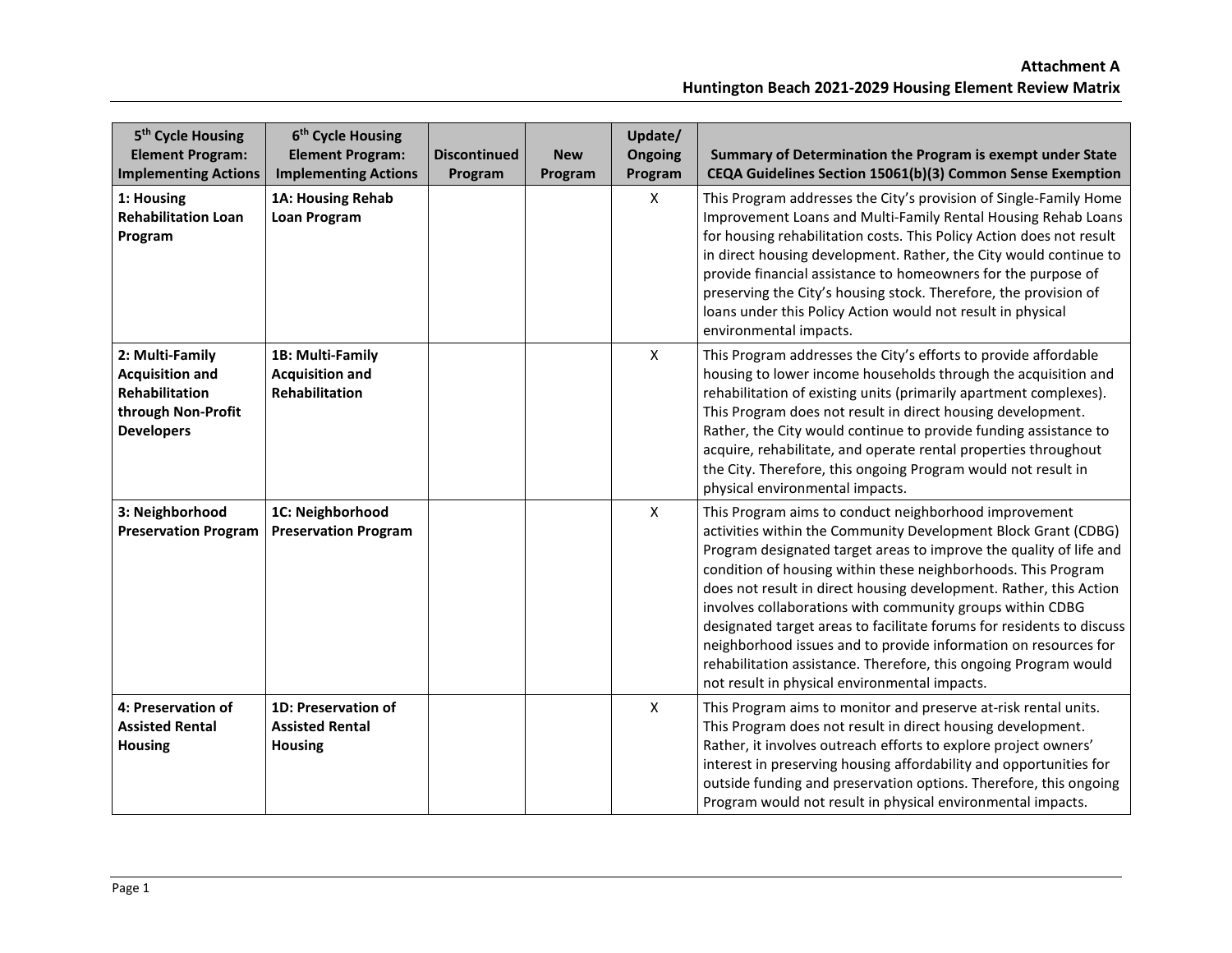| 5 <sup>th</sup> Cycle Housing<br><b>Element Program:</b><br><b>Implementing Actions</b> | 6 <sup>th</sup> Cycle Housing<br><b>Element Program:</b><br><b>Implementing Actions</b> | <b>Discontinued</b><br>Program | <b>New</b><br>Program | Update/<br>Ongoing<br>Program | Summary of Determination the Program is exempt under State<br>CEQA Guidelines Section 15061(b)(3) Common Sense Exemption                                                                                                                                                                                                                                                                                                                                                                                                                                             |
|-----------------------------------------------------------------------------------------|-----------------------------------------------------------------------------------------|--------------------------------|-----------------------|-------------------------------|----------------------------------------------------------------------------------------------------------------------------------------------------------------------------------------------------------------------------------------------------------------------------------------------------------------------------------------------------------------------------------------------------------------------------------------------------------------------------------------------------------------------------------------------------------------------|
| <b>5a: Section 8 Rental</b><br><b>Assistance</b>                                        | <b>1E: Housing Authority</b><br><b>Rental Assistance</b>                                |                                |                       | X                             | This Program addresses the City's efforts to provide and promote<br>Section 8 opportunities. This Program does not result in direct<br>housing development. This Program involves coordination with<br>the Orange County Housing Authority (OCHA) to provide rental<br>assistance to residents and to identify additional apartment<br>projects for participation in the Section 8 program. Therefore, this<br>ongoing Program would not result in physical environmental<br>impacts.                                                                                |
| <b>5b: Tenant-Based</b><br><b>Rental Assistance</b>                                     | <b>1F: Tenant-Based</b><br><b>Rental Assistance</b>                                     |                                |                       | X                             | This Program addresses the provision of rental assistance to<br>extremely low income homeless and households at-risk of<br>becoming homeless, with preference to veterans, seniors, and<br>victims of domestic violence. This Program does not result in<br>direct housing development. Rather, this Program provides<br>financial assistance, housing relocation, and stabilization services<br>to program participants. Therefore, this ongoing Program would<br>not result in physical environmental impacts.                                                     |
| 6: Mobile Home Park<br>Preservation                                                     | 1G: Mobile Home Park<br>Preservation                                                    |                                |                       | X                             | This Program addresses the implementation of the Mobile Home<br>Park Conversion Ordinance to preserve mobile home parks as<br>long-term housing in the City. This Program does not result in<br>direct housing development. Rather, this Action provides<br>information on available State funding and services to residents/<br>tenants interested in purchasing their mobile home park.<br>Therefore, this ongoing Program would not result in physical<br>environmental impacts.                                                                                  |
| 7: Residential and<br><b>Mixed-Use Sites</b><br>Inventory                               |                                                                                         |                                |                       | X                             | The City will modify this program to support development of<br>vacant and underutilized sites to ensure an adequate inventory is<br>maintained to accommodate the 6 <sup>th</sup> Cycle RHNA. This is a part of<br>the overall sites strategy established as part of the 6 <sup>th</sup> Cycle<br>Housing Element. The City has also included a goal to maintain a<br>Residential and Mixed-Use inventory and provide developers with<br>information on incentives. Therefore, this modified Program<br>would not directly result in physical environmental impacts. |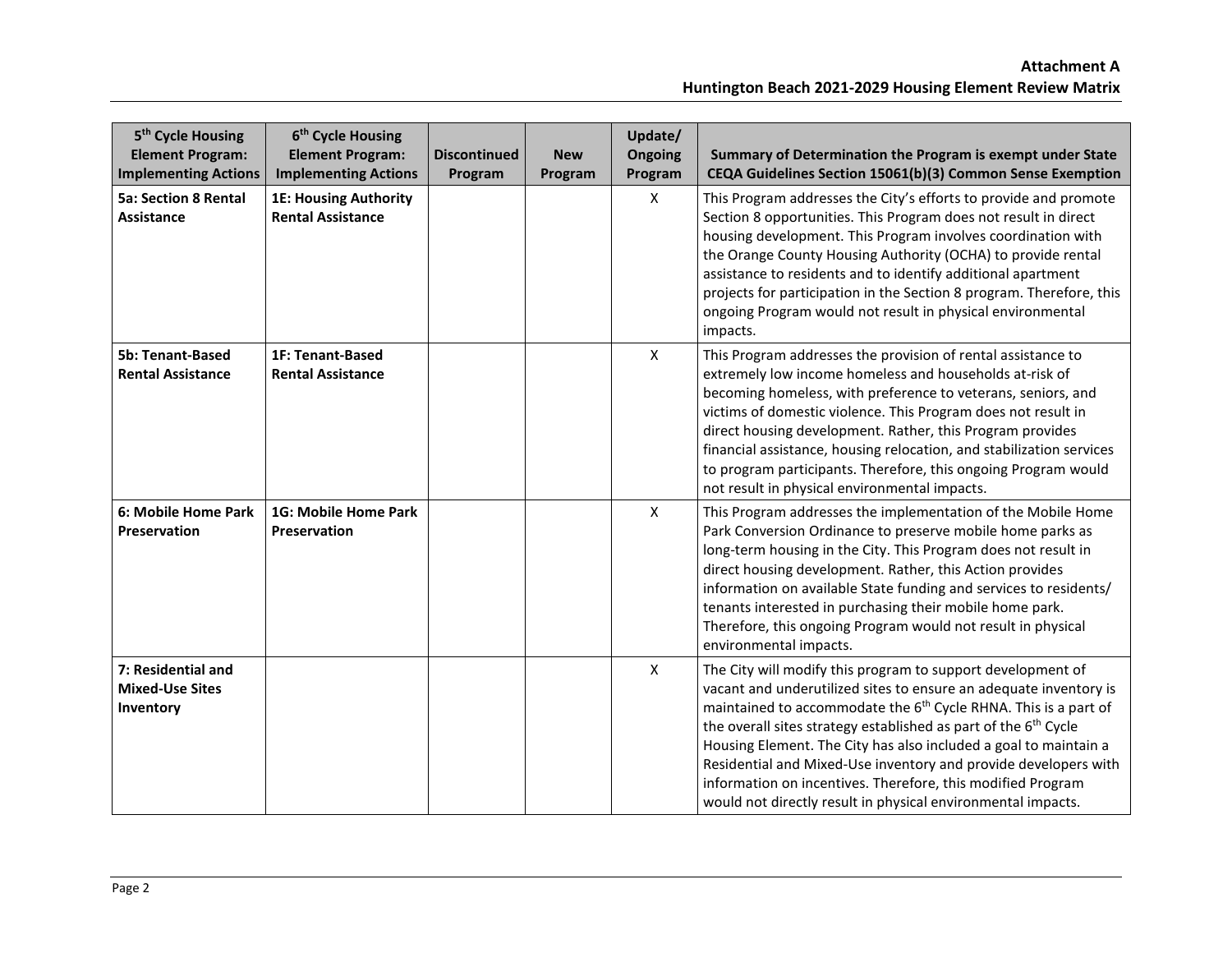| 5 <sup>th</sup> Cycle Housing<br><b>Element Program:</b><br><b>Implementing Actions</b> | 6 <sup>th</sup> Cycle Housing<br><b>Element Program:</b><br><b>Implementing Actions</b> | <b>Discontinued</b><br>Program | <b>New</b><br>Program | Update/<br>Ongoing<br>Program | Summary of Determination the Program is exempt under State<br>CEQA Guidelines Section 15061(b)(3) Common Sense Exemption                                                                                                                                                                                                                                                                                                                                                                                                                                                                                                                                                                                                                                                                                                               |
|-----------------------------------------------------------------------------------------|-----------------------------------------------------------------------------------------|--------------------------------|-----------------------|-------------------------------|----------------------------------------------------------------------------------------------------------------------------------------------------------------------------------------------------------------------------------------------------------------------------------------------------------------------------------------------------------------------------------------------------------------------------------------------------------------------------------------------------------------------------------------------------------------------------------------------------------------------------------------------------------------------------------------------------------------------------------------------------------------------------------------------------------------------------------------|
| 8: Adequate Sites<br>Program                                                            | <b>2A: Adequate Sites</b>                                                               |                                |                       | X                             | This Program addresses the expansion of the Beach and Edinger<br>Corridors Specific Plan (BECSP) Affordable Housing Overlay and<br>the establishment of a citywide Affordable Housing Overlay zoning<br>district, which includes sites within the Holly Seacliff Specific Plan,<br>to accommodate the City's RHNA targets for the 6 <sup>th</sup> Cycle. This<br>Program does not result in direct housing development. The City<br>will continually monitor candidate housing sites and overall<br>development within the City to ensure the City maintains its<br>overall housing opportunity sites capacity through the mandatory<br>Annual Progress Reporting process with the California Department<br>of Housing and Community Development (HCD). Therefore, this<br>Program would not result in physical environmental impacts. |
|                                                                                         | 2B: Establish<br><b>Affordable Housing</b><br><b>Overlay Zone</b>                       |                                | $\pmb{\mathsf{X}}$    |                               | This Program addresses the establishment of a new Affordable<br>Housing Overlay zone which will be applied to specific candidate<br>housing sites identified within the 2021-2029 Housing Element. This<br>Program does not result in direct housing development. The City<br>will draft the development standards and regulations related to the<br>Affordable Housing Overlay through program implementation.<br>Further, any housing development facilitated by this program<br>would be subject to the City's development review and plan check<br>process. Therefore, this Program would not result in physical<br>environmental impacts.                                                                                                                                                                                         |
|                                                                                         | 2C: Replacement<br><b>Housing</b>                                                       |                                | X                     |                               | This Program addresses the adoption of replacement housing<br>requirements, consistent with State housing laws, to ensure the<br>replacement of any existing units that are demolished to allow for<br>the construction of new housing units that are (1) occupied by<br>lower income households or (2) households subject to<br>affordability requirements in the last five years that are<br>demolished to construct new housing units. This Program would<br>establish housing replacement requirements consistent with State<br>law. Any housing development facilitated by this program would<br>be subject to the City's development review and plan check<br>process. Therefore, the Program would not result in physical<br>environmental impacts.                                                                             |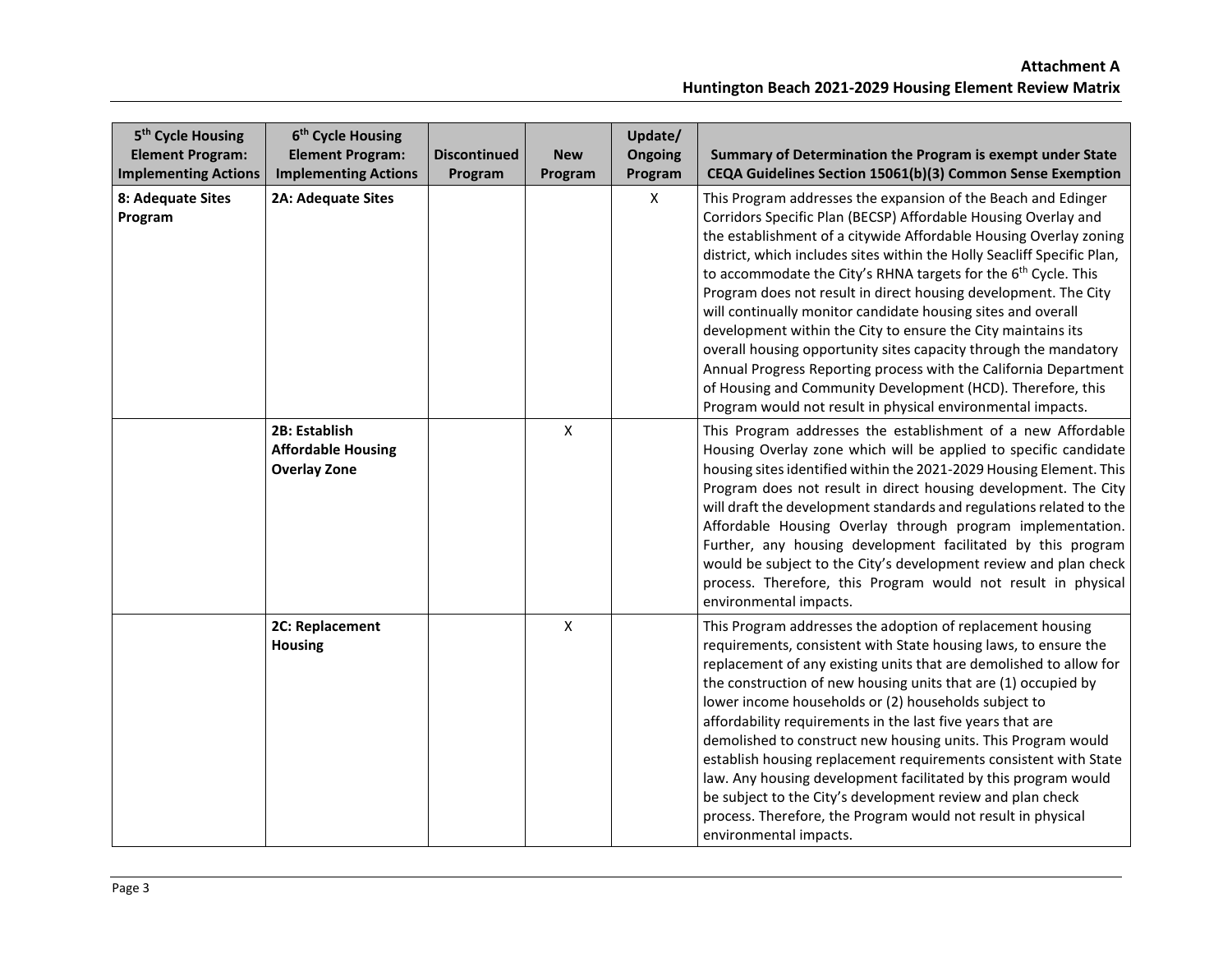| 5 <sup>th</sup> Cycle Housing<br><b>Element Program:</b><br><b>Implementing Actions</b> | 6 <sup>th</sup> Cycle Housing<br><b>Element Program:</b><br><b>Implementing Actions</b>                                         | <b>Discontinued</b><br>Program | <b>New</b><br>Program | Update/<br><b>Ongoing</b><br>Program | Summary of Determination the Program is exempt under State<br>CEQA Guidelines Section 15061(b)(3) Common Sense Exemption                                                                                                                                                                                                                                                                                                                                                                                                                                                                                                                                                                                                                                                                                                                                                                                                 |
|-----------------------------------------------------------------------------------------|---------------------------------------------------------------------------------------------------------------------------------|--------------------------------|-----------------------|--------------------------------------|--------------------------------------------------------------------------------------------------------------------------------------------------------------------------------------------------------------------------------------------------------------------------------------------------------------------------------------------------------------------------------------------------------------------------------------------------------------------------------------------------------------------------------------------------------------------------------------------------------------------------------------------------------------------------------------------------------------------------------------------------------------------------------------------------------------------------------------------------------------------------------------------------------------------------|
| 9. Accessory Dwelling<br><b>Units</b>                                                   | 2D: Actively Promote,<br>Encourage, and<br><b>Facilitate the</b><br>Development of<br><b>Accessory Dwelling</b><br><b>Units</b> |                                |                       | X                                    | This Program addresses the City's program to incentivize the<br>creation of accessory dwelling units (ADUs). This Program does not<br>result in direct housing development. Rather, the Action is focused<br>on community outreach/education and updates to the Huntington<br>Beach Zoning and Subdivision Ordinance (HBZSO) to facilitate ADU<br>development. Further, any housing development facilitated by this<br>program would be subject to the City's development review and<br>plan check process. Therefore, this ongoing Program would not<br>result in physical environmental impacts.                                                                                                                                                                                                                                                                                                                       |
| 10. Inclusionary<br><b>Housing Program and</b><br><b>Housing Trust Fund</b>             |                                                                                                                                 |                                |                       | X                                    | The City recently commenced an update to its Inclusionary<br>Housing Ordinance and is currently preparing technical documents<br>to evaluate the current in-lieu fee, project thresholds, affordability<br>requirements, covenant periods and options for fulfilling<br>inclusionary obligations. This Program aims to implement and<br>reevaluate the Inclusionary Housing Ordinance to provide<br>consistency with case law and market conditions. This Program<br>establishes an in-lieu fee amount for projects between 10 and 30<br>units. Once the moderate income RHNA is met, the Program<br>requires at least one-half of on-site inclusionary units be for lower<br>income households. The City will continue to implement and<br>reassess the Inclusionary Housing Ordinance for the 6 <sup>th</sup> Cycle<br>Housing Element. Therefore, this Program would not result in<br>physical environmental impacts. |
|                                                                                         | <b>2E: ADU Monitoring</b><br>Program                                                                                            |                                | $\mathsf{x}$          |                                      | This Program would create a monitoring program to track ADU<br>and JADU (Junior ADU) development and affordability levels<br>throughout the 6 <sup>th</sup> Cycle planning period. This Program is primarily<br>programmatic in nature and therefore, would not result in<br>physical environmental impacts.                                                                                                                                                                                                                                                                                                                                                                                                                                                                                                                                                                                                             |
|                                                                                         | <b>2F: Candidate Sites</b><br><b>Identified in Previous</b><br><b>Housing Elements</b>                                          |                                | $\pmb{\mathsf{X}}$    |                                      | This Program addresses the City's identification of candidate<br>housing sites within the sites inventory which may be subject to<br>by-right provisions. This Program does not result in direct housing<br>development. Rather, this Program is part of the City's efforts to<br>accommodate the provisions of State housing law. Therefore, this<br>Program would not result in physical environmental impacts.                                                                                                                                                                                                                                                                                                                                                                                                                                                                                                        |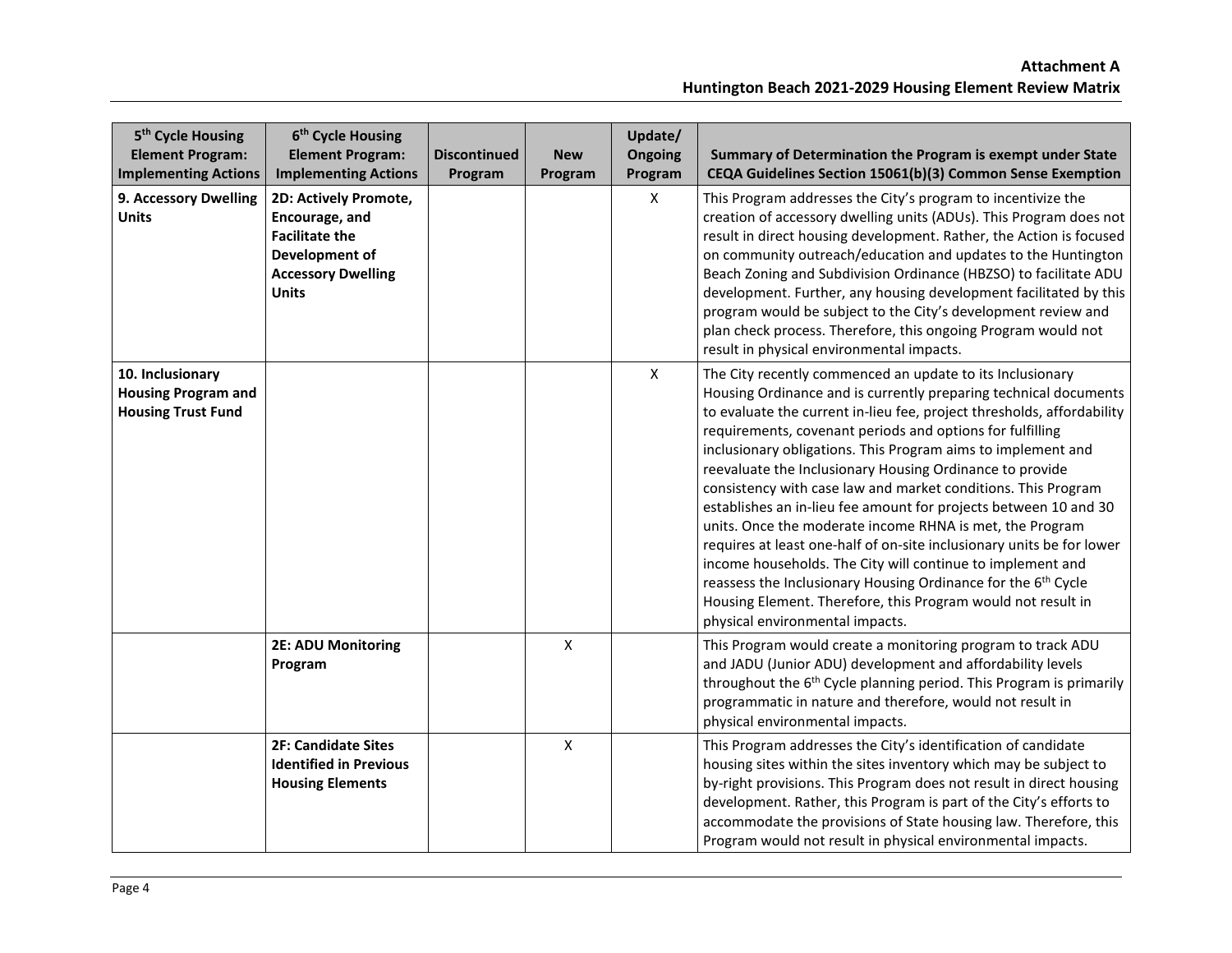| 5 <sup>th</sup> Cycle Housing<br><b>Element Program:</b><br><b>Implementing Actions</b>                                               | 6 <sup>th</sup> Cycle Housing<br><b>Element Program:</b><br><b>Implementing Actions</b>           | <b>Discontinued</b><br>Program | <b>New</b><br>Program | Update/<br>Ongoing<br>Program | Summary of Determination the Program is exempt under State<br>CEQA Guidelines Section 15061(b)(3) Common Sense Exemption                                                                                                                                                                                                                                                                                                                                                                                                                                                        |
|---------------------------------------------------------------------------------------------------------------------------------------|---------------------------------------------------------------------------------------------------|--------------------------------|-----------------------|-------------------------------|---------------------------------------------------------------------------------------------------------------------------------------------------------------------------------------------------------------------------------------------------------------------------------------------------------------------------------------------------------------------------------------------------------------------------------------------------------------------------------------------------------------------------------------------------------------------------------|
|                                                                                                                                       | <b>2G: Safety Element</b><br><b>Update and</b><br><b>Environmental Justice</b><br><b>Policies</b> |                                | X                     |                               | This Program addresses the City's commitment to revise the<br>current General Plan Safety Element and to pursue its adoption by<br>the City Council. This Program does not result in direct housing<br>development. This Program also addresses the City's commitment<br>to revise applicable portions of the General Plan to include<br>environmental justice policies. Therefore, this Program would not<br>result in physical environmental impacts.                                                                                                                         |
|                                                                                                                                       | 2H: Water and Sewer<br><b>Service Providers</b>                                                   |                                | $\mathsf{x}$          |                               | This Program addresses coordination between the City and water<br>and sewer providers when considering approval of new residential<br>projects. This Program does not result in direct housing<br>development. Rather, this Action supports the prioritization of<br>water and sewer services for future residential development.<br>Further, any housing development facilitated by this program<br>would be subject to the City's development review and plan check<br>process. Therefore, this Program would not result in physical<br>environmental impacts.                |
|                                                                                                                                       | <b>3A: Affordable Housing</b><br><b>Program and Housing</b><br><b>Trust Fund</b>                  |                                | $\pmb{\mathsf{X}}$    |                               | This Program addresses the City's administration of the Affordable<br>Housing Program and Housing Trust Fund, which support<br>affordable housing development in the City. This Program does<br>not result in direct housing development. This Action provides<br>funding for affordable housing projects. Further, any housing<br>development facilitated by this program would be subject to the<br>City's development review and plan check process. Therefore, the<br>provision of funding as a part of this Program would not result in<br>physical environmental impacts. |
| 11. Affordable<br><b>Housing</b><br>Development<br><b>Assistance</b><br>13. Affordable<br>Housing<br><b>Development</b><br>Assistance | <b>3B: Affordable Housing</b><br><b>Development</b><br><b>Assistance</b>                          |                                |                       | X                             | This Program addresses the City's efforts to facilitate the<br>development of quality, affordable and mixed-income housing in<br>the City. This Program does not result in direct housing<br>development. Instead, this Action provides regulatory incentives<br>and direct financial assistance to developers in support of<br>affordable housing. Any housing development facilitated by this<br>program would be subject to the City's development review and                                                                                                                |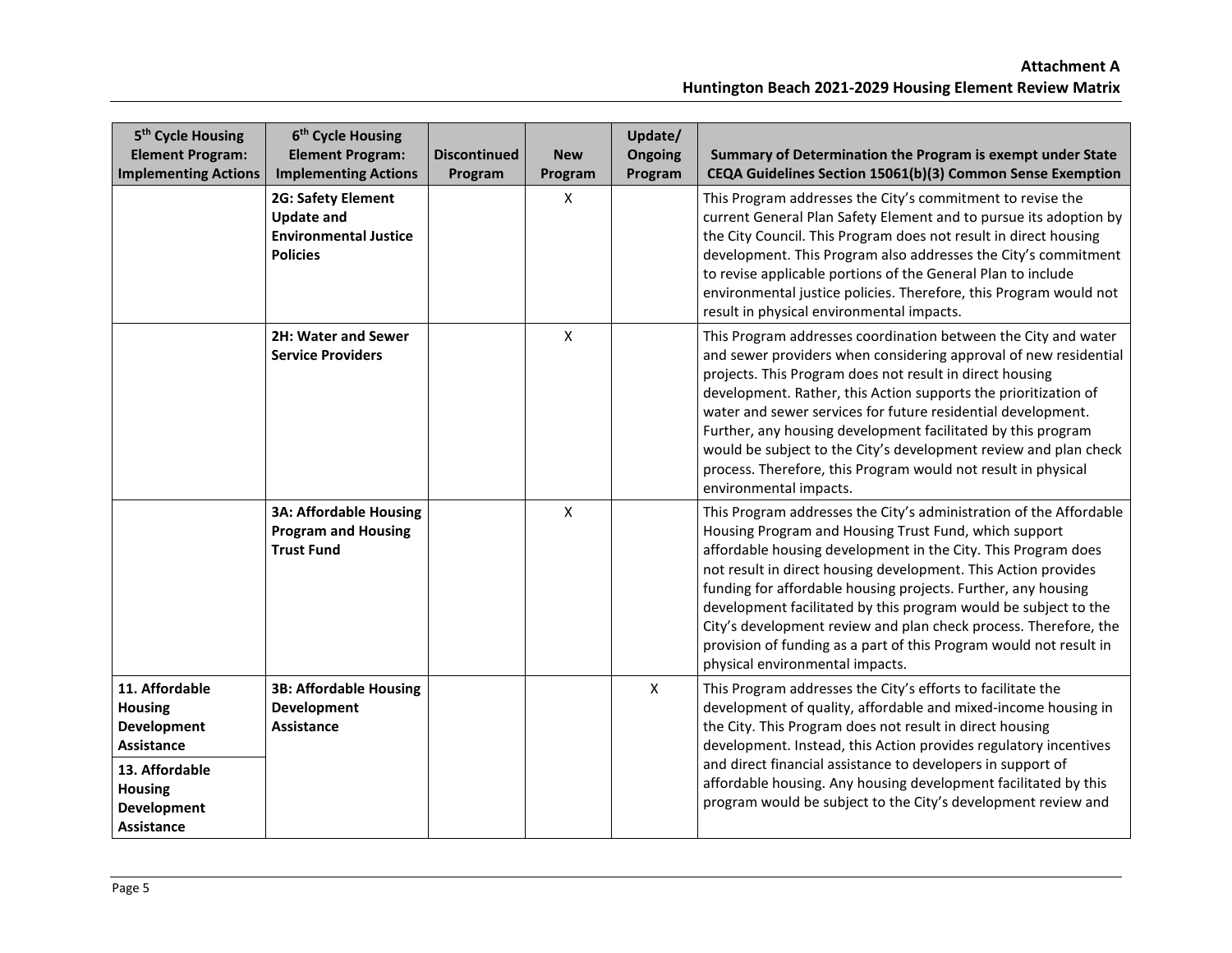| 5 <sup>th</sup> Cycle Housing<br><b>Element Program:</b><br><b>Implementing Actions</b> | 6 <sup>th</sup> Cycle Housing<br><b>Element Program:</b><br><b>Implementing Actions</b>              | <b>Discontinued</b><br>Program | <b>New</b><br>Program | Update/<br><b>Ongoing</b><br>Program | Summary of Determination the Program is exempt under State<br>CEQA Guidelines Section 15061(b)(3) Common Sense Exemption                                                                                                                                                                                                                                                                                                                                                                                                                                             |
|-----------------------------------------------------------------------------------------|------------------------------------------------------------------------------------------------------|--------------------------------|-----------------------|--------------------------------------|----------------------------------------------------------------------------------------------------------------------------------------------------------------------------------------------------------------------------------------------------------------------------------------------------------------------------------------------------------------------------------------------------------------------------------------------------------------------------------------------------------------------------------------------------------------------|
| 14. Development Fee<br><b>Assistance</b>                                                |                                                                                                      |                                |                       |                                      | plan check process. Therefore, this Program would not result in<br>physical environmental impacts.                                                                                                                                                                                                                                                                                                                                                                                                                                                                   |
|                                                                                         | <b>4A: Actively Promote</b><br>the City's<br>Development<br><b>Assistance Team</b>                   |                                | $\pmb{\mathsf{X}}$    |                                      | This Program addresses the City's provision of pre-entitlement<br>review assistance to housing developers. This Program does not<br>result in direct housing development. Rather, this Action involves<br>the City engaging in public outreach about the Development<br>Assistance Team through its mainstream advertising channels and<br>email. Any housing development facilitated by this program would<br>be subject to the City's development review and plan check<br>process. Therefore, this Program would not result in physical<br>environmental impacts. |
|                                                                                         | <b>4B: Actively Promote</b><br>the Electronic<br><b>Permitting Process</b><br>(Online Permit Center) |                                | X                     |                                      | This Program addresses the City's efforts to promote its electronic<br>permitting process. This Program does not result in direct housing<br>development. Rather, this Action involves the City engaging in<br>public outreach via its mainstream advertising channels and email<br>to developers and industry groups. Therefore, this Program would<br>not result in physical environmental impacts.                                                                                                                                                                |
|                                                                                         | <b>4C: Monitor Legislative</b><br><b>Changes</b>                                                     |                                | $\pmb{\mathsf{X}}$    |                                      | This Program addresses the Community Development<br>Department's efforts to monitor and ensure that City policies and<br>regulations comply with State and federal housing laws. This<br>Program does not result in direct housing development.<br>Therefore, this Program would not result in physical<br>environmental impacts.                                                                                                                                                                                                                                    |
|                                                                                         | <b>4D: Small Lot</b><br>Ordinance<br>Amendment                                                       |                                | X                     |                                      | This Program addresses the Community Development<br>Department's efforts to review and amend the existing Small Lot<br>Ordinance to reduce governmental constraints to housing<br>production at all income levels. This Program does not result in<br>direct housing development. Any housing development facilitated<br>by any Ordinance revisions would be subject to the City's<br>development review and plan check process. Therefore, this<br>Program would not result in physical environmental impacts.                                                      |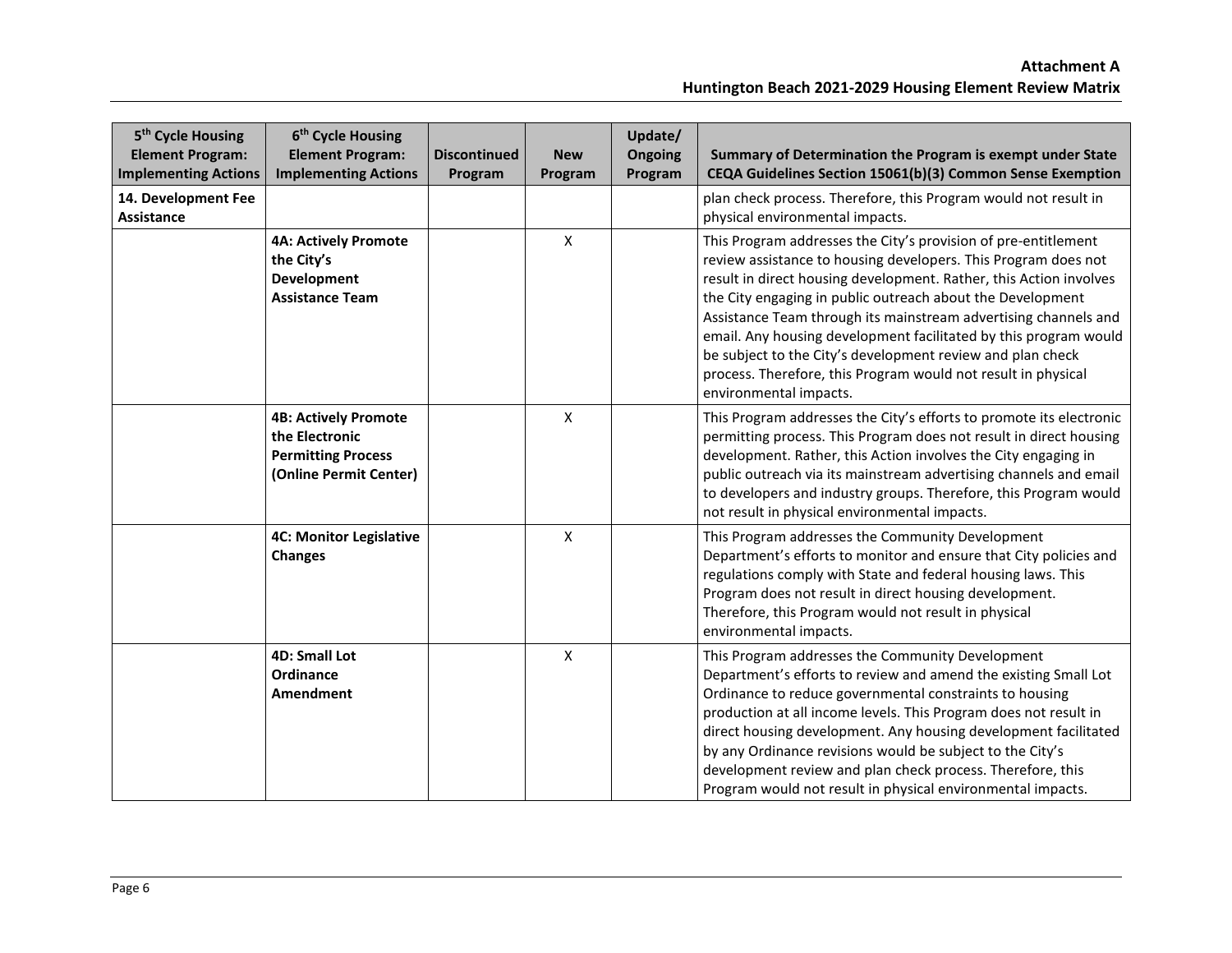| 5 <sup>th</sup> Cycle Housing<br><b>Element Program:</b><br><b>Implementing Actions</b>                       | 6 <sup>th</sup> Cycle Housing<br><b>Element Program:</b><br><b>Implementing Actions</b>                                                             | <b>Discontinued</b><br>Program | <b>New</b><br>Program | Update/<br><b>Ongoing</b><br>Program | Summary of Determination the Program is exempt under State<br>CEQA Guidelines Section 15061(b)(3) Common Sense Exemption                                                                                                                                                                                                                                                                                                                                                                                                                                                                                                                                           |
|---------------------------------------------------------------------------------------------------------------|-----------------------------------------------------------------------------------------------------------------------------------------------------|--------------------------------|-----------------------|--------------------------------------|--------------------------------------------------------------------------------------------------------------------------------------------------------------------------------------------------------------------------------------------------------------------------------------------------------------------------------------------------------------------------------------------------------------------------------------------------------------------------------------------------------------------------------------------------------------------------------------------------------------------------------------------------------------------|
| 15. Residential<br>Processing<br><b>Procedures</b>                                                            | <b>4E: Zoning Code</b><br><b>Maintenance</b>                                                                                                        |                                |                       | X                                    | This Program addresses the Community Development<br>Department's efforts to conduct a multi-phased zoning code<br>update to provide consistency between the General Plan and<br>Zoning Code and to reduce constraints to housing construction.<br>This Program does not result in direct housing development. Any<br>housing development facilitated by this program would be subject<br>to the City's development review and plan check process.<br>Therefore, this Program would not result in physical<br>environmental impacts.                                                                                                                                |
| 16. Zoning for<br><b>Transitional and</b><br><b>Supportive Housing</b>                                        |                                                                                                                                                     | X                              |                       |                                      | The City's process for permitting supportive and transitional<br>housing in specific plans is the same as other residential uses. As<br>such, this program is complete and not necessary to include in the<br>6 <sup>th</sup> Cycle Housing Element.                                                                                                                                                                                                                                                                                                                                                                                                               |
| 17. Fair Housing                                                                                              | <b>9E: Fair Housing</b><br><b>Outreach and</b><br><b>Enforcement</b>                                                                                |                                |                       | $\pmb{\times}$                       | This Program affirmatively furthers fair housing by collaborating<br>with local and regional organizations to review any housing<br>discrimination complaints and to assist in dispute resolution. This<br>Program does not result in direct housing development. This<br>Action involves contracting for fair housing services and<br>promoting fair housing practices through community outreach.<br>Therefore, this Program would not result in physical<br>environmental impacts.                                                                                                                                                                              |
| 18. Housing<br><b>Opportunities for</b><br><b>Persons Living with</b><br>Developmental<br><b>Disabilities</b> | <b>5A: Housing</b><br><b>Opportunities for</b><br><b>Persons Living with</b><br><b>Special Needs and/or</b><br>Developmental<br><b>Disabilities</b> |                                |                       | X                                    | This Program supports the provision of housing for the City's<br>special needs and/or developmentally disabled population. This<br>Program does not result in direct housing development. Rather,<br>the Program involves cooperation with Orange County Regional<br>Center (OCRC) to publicize information on available resources for<br>housing and services, and the pursuance of State and federal<br>funds for supportive housing. Any housing development facilitated<br>by this program would be subject to the City's development<br>review and plan check process. Therefore, this ongoing Program<br>would not result in physical environmental impacts. |
|                                                                                                               | <b>5B: Low Barrier</b><br><b>Navigation Center</b>                                                                                                  |                                | X                     |                                      | This Program addresses the City's efforts to accommodate<br>supportive housing and lower barrier navigation centers per State                                                                                                                                                                                                                                                                                                                                                                                                                                                                                                                                      |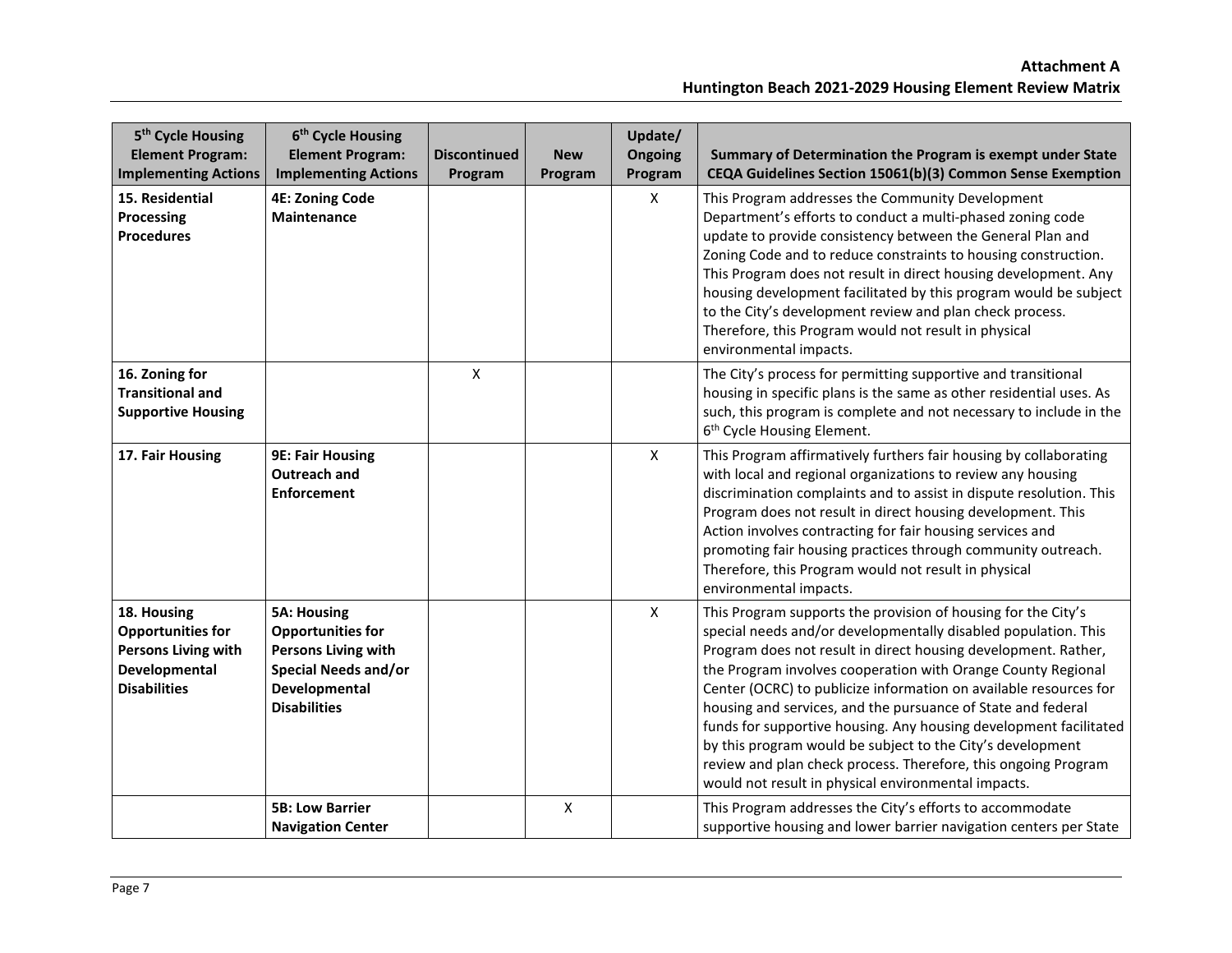| 5 <sup>th</sup> Cycle Housing<br><b>Element Program:</b><br><b>Implementing Actions</b> | 6 <sup>th</sup> Cycle Housing<br><b>Element Program:</b><br><b>Implementing Actions</b>           | <b>Discontinued</b><br>Program | <b>New</b><br>Program     | Update/<br>Ongoing<br>Program | Summary of Determination the Program is exempt under State<br>CEQA Guidelines Section 15061(b)(3) Common Sense Exemption                                                                                                                                                                                                                                                                                                                                                                                                                                                                                                            |
|-----------------------------------------------------------------------------------------|---------------------------------------------------------------------------------------------------|--------------------------------|---------------------------|-------------------------------|-------------------------------------------------------------------------------------------------------------------------------------------------------------------------------------------------------------------------------------------------------------------------------------------------------------------------------------------------------------------------------------------------------------------------------------------------------------------------------------------------------------------------------------------------------------------------------------------------------------------------------------|
|                                                                                         |                                                                                                   |                                |                           |                               | law. This Program does not result in direct housing development.<br>Rather, the Program involves the City's provision of annual<br>monitoring of the effectiveness and appropriateness of existing<br>adopted policies. Therefore, this Program would not result in<br>physical environmental impacts.                                                                                                                                                                                                                                                                                                                              |
|                                                                                         | <b>5C: Farmworker</b><br><b>Housing</b>                                                           |                                | $\mathsf{x}$              |                               | This Program addresses updates to the City's Zoning Code to<br>comply with provisions for farmworker housing in compliance with<br>the Employee Housing Act. This Program does not result in direct<br>housing development. Rather, this Action involves the adoption of<br>an ordinance to be compliant with State law regarding the<br>definition, processing, and approval process for Farmworker<br>Housing. Any housing development facilitated by this program<br>would be subject to the City's development review and plan check<br>process. Therefore, this Program would not result in physical<br>environmental impacts. |
|                                                                                         | <b>5D: Group Homes</b>                                                                            |                                | $\boldsymbol{\mathsf{X}}$ |                               | This Program addresses the City's review and potential<br>amendment of the permitting procedures, application<br>requirements, and development standards applicable to Group<br>Homes to ensure consistency with State and federal laws. This<br>Program does not result in direct housing development. This<br>Action is primarily administrative in nature and any housing<br>development facilitated by this program would be subject to the<br>City's development review and plan check process. Therefore, this<br>Program would not result in physical environmental impacts.                                                 |
| 19. Homeless<br>Assistance                                                              | 7A: System of Care and<br><b>Housing for People</b><br><b>Experiencing</b><br><b>Homelessness</b> |                                |                           | $\mathsf{X}$                  | This Program addresses the City's provision of services and<br>assistance to its homeless population. This Program does not<br>result in direct housing development. This Action involves the<br>City's evaluation of the effectiveness of its continuum of care and<br>services for people experiencing homelessness. Therefore, this<br>ongoing Program would not result in physical environmental<br>impacts.                                                                                                                                                                                                                    |
|                                                                                         | <b>7B: Homeless Task</b><br>Force                                                                 |                                |                           | $\pmb{\mathsf{X}}$            | This Program addresses the review of the Police Department's<br>Homeless Task Force. This Action involves the City's evaluation of                                                                                                                                                                                                                                                                                                                                                                                                                                                                                                  |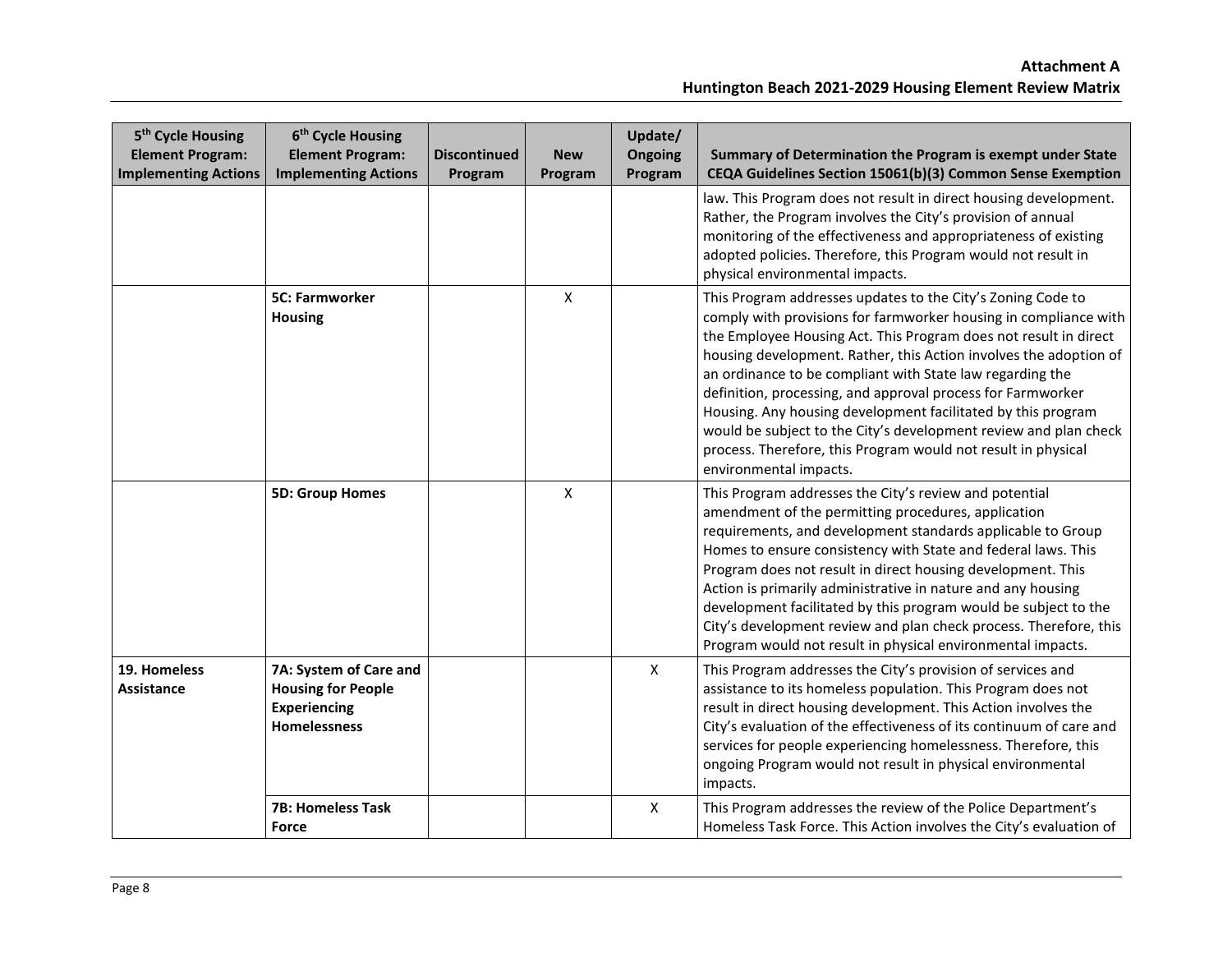| 5 <sup>th</sup> Cycle Housing<br><b>Element Program:</b><br><b>Implementing Actions</b> | 6 <sup>th</sup> Cycle Housing<br><b>Element Program:</b><br><b>Implementing Actions</b>                                             | <b>Discontinued</b><br>Program | <b>New</b><br>Program | Update/<br>Ongoing<br>Program | Summary of Determination the Program is exempt under State<br>CEQA Guidelines Section 15061(b)(3) Common Sense Exemption                                                                                                                                                                                                                                                                                                                                                                                |
|-----------------------------------------------------------------------------------------|-------------------------------------------------------------------------------------------------------------------------------------|--------------------------------|-----------------------|-------------------------------|---------------------------------------------------------------------------------------------------------------------------------------------------------------------------------------------------------------------------------------------------------------------------------------------------------------------------------------------------------------------------------------------------------------------------------------------------------------------------------------------------------|
|                                                                                         |                                                                                                                                     |                                |                       |                               | the effectiveness of the Task Force to improve internal processes<br>and systems. This Program does not result in direct housing<br>development. Therefore, this Program would not result in physical<br>environmental impacts.                                                                                                                                                                                                                                                                         |
|                                                                                         | 7C: Mobile Crisis<br><b>Response Program</b>                                                                                        |                                |                       | $\boldsymbol{\mathsf{X}}$     | This Program addresses review of the Mobile Crisis Response<br>Program, which provides 24/7 community-based assessment and<br>stabilization of individuals experiencing non-medical emergency<br>challenges. This Program does not result in direct housing<br>development. Rather, this Action involves the City's continuous<br>evaluation of the effectiveness of the program to address<br>homelessness in the City. Therefore, this Program would not result<br>in physical environmental impacts. |
|                                                                                         | <b>7D: Services for People</b><br><b>Experiencing or At-Risk</b><br>of Homelessness                                                 |                                |                       | $\boldsymbol{\mathsf{X}}$     | This Program addresses the various services that the City provides<br>to people experiencing or at-risk of homelessness. This Program<br>does not result in direct housing development. Rather, this Action<br>involves the City's coordination with the Police Department's<br>Homeless Task Force to explore methods/services to support the<br>needs of clients of the City of Huntington Beach Navigation<br>Center. Therefore, this Program would not result in physical<br>environmental impacts. |
|                                                                                         | 7E: Huntington Beach<br><b>Navigation Center and</b><br><b>Permanent Supportive</b><br><b>Housing</b>                               |                                |                       | $\pmb{\times}$                | This Program addresses the City's provision of the 174 bed<br>Navigation Center to provide shelter and supportive services for<br>people experiencing homelessness. This Program does not result<br>in direct housing development. This Program involves the City's<br>annual evaluation of the Navigation Center to improve internal<br>processes and systems. Therefore, this Program would not result<br>in physical environmental impacts.                                                          |
|                                                                                         | <b>7F: Proactively Seek</b><br>and Leverage All<br><b>Funding Options to</b><br>Increase the Supply of<br><b>Affordable Housing</b> |                                |                       | $\boldsymbol{\mathsf{X}}$     | This Program addresses the City's efforts to pursue relevant state<br>and federal funding sources to provide additional options for<br>developers of lower-income housing that serve special<br>populations at-risk of and currently experiencing homelessness in<br>the City. This Program does not result in direct housing<br>development. Any housing development facilitated by this                                                                                                               |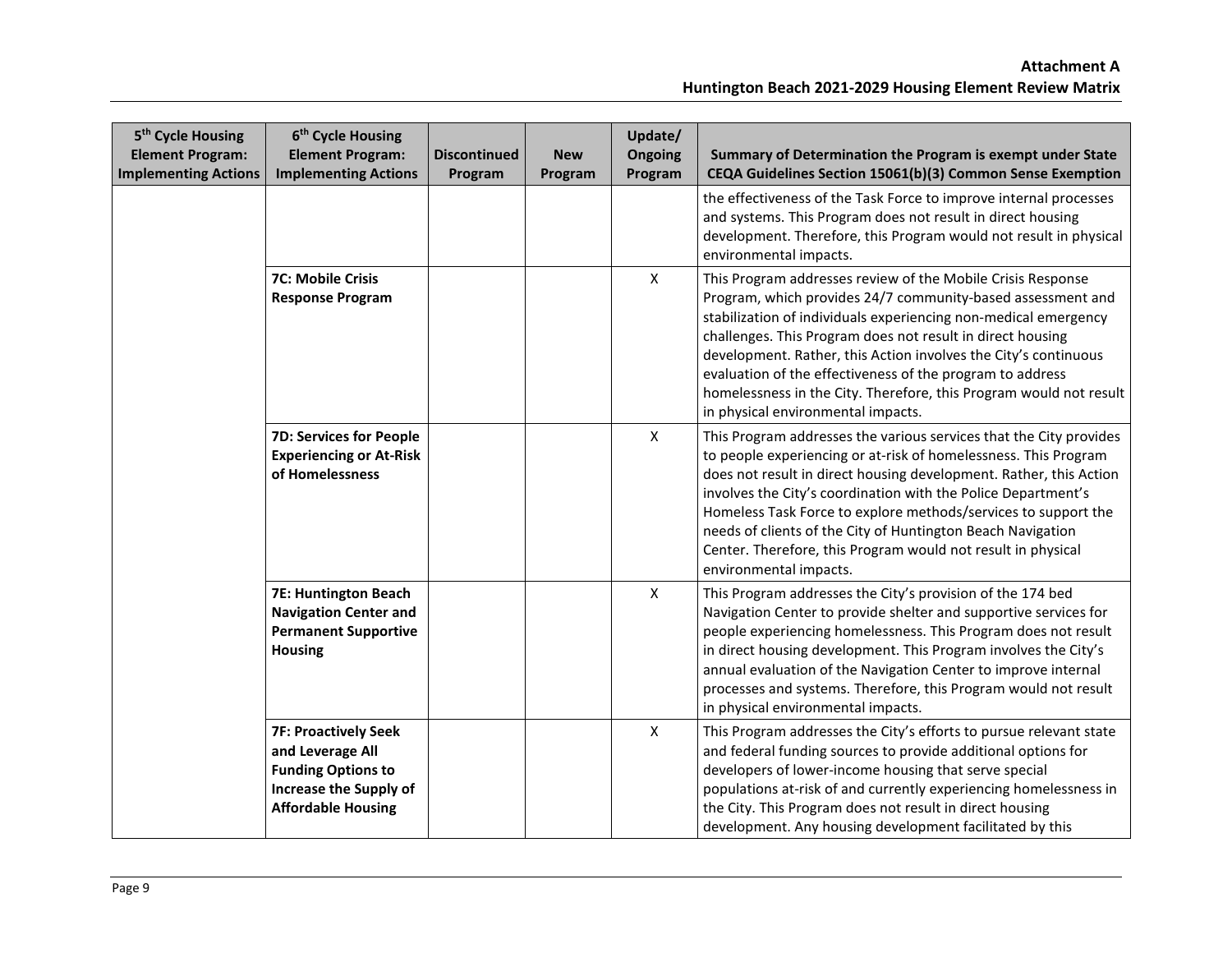| 5 <sup>th</sup> Cycle Housing<br><b>Element Program:</b><br><b>Implementing Actions</b> | 6 <sup>th</sup> Cycle Housing<br><b>Element Program:</b><br><b>Implementing Actions</b>                                                                | <b>Discontinued</b><br>Program | <b>New</b><br>Program | Update/<br><b>Ongoing</b><br>Program | Summary of Determination the Program is exempt under State<br>CEQA Guidelines Section 15061(b)(3) Common Sense Exemption                                                                                                                                                                                                                                                                                                                                                                                                                                                                             |
|-----------------------------------------------------------------------------------------|--------------------------------------------------------------------------------------------------------------------------------------------------------|--------------------------------|-----------------------|--------------------------------------|------------------------------------------------------------------------------------------------------------------------------------------------------------------------------------------------------------------------------------------------------------------------------------------------------------------------------------------------------------------------------------------------------------------------------------------------------------------------------------------------------------------------------------------------------------------------------------------------------|
|                                                                                         |                                                                                                                                                        |                                |                       |                                      | program would be subject to the City's development review and<br>plan check process. This Program is primarily administrative in<br>nature and thus would not result in physical environmental<br>impacts.                                                                                                                                                                                                                                                                                                                                                                                           |
|                                                                                         | <b>7G: Proactively Seek</b><br><b>Funding for</b><br>Hotel/Motel<br><b>Conversions to</b><br><b>Transitional and</b><br><b>Supportive Housing</b>      |                                |                       | $\mathsf{X}$                         | This Program addresses the City's pursuit of State of California<br>Project HomeKey funding to implement the Hotel/Motel<br>Conversion Overlay. This Program does not result in direct housing<br>development. This Action involves the City applying for grant<br>funding to convert hotels and motels to expand the available<br>supply of transitional and supportive housing. Any housing<br>development facilitated by this program would be subject to the<br>City's development review and plan check process. Therefore, this<br>Program would not result in physical environmental impacts. |
| 20. Project Self<br>Sufficiency                                                         |                                                                                                                                                        | X                              |                       |                                      | Effective March 1, 2018, the Project Self Sufficiency program<br>began operating independently as a non-profit program, separate<br>from the City of Huntington Beach.                                                                                                                                                                                                                                                                                                                                                                                                                               |
| 21. Green Building<br>and Sustainability                                                | 6A: Green Building and<br>Sustainability                                                                                                               |                                |                       | X                                    | This Program addresses the City's efforts to promote green<br>building and sustainability for new housing development. This<br>Program does not result in direct housing development. This<br>Action involves informational outreach on the CALGREEN code<br>and ways to incorporate sustainability in project design and in<br>existing structures. Therefore, this ongoing Program would not<br>result in physical environmental impacts.                                                                                                                                                          |
|                                                                                         | 8A: Implement Funded<br><b>Projects that Improve</b><br>Quality of Life,<br>Placemaking, and<br><b>Access to Opportunity</b><br>in Low Resource Areas. |                                | X                     |                                      | This Program addresses quality of life improvements in the Oak<br>View neighborhood, which is a low resource area. This Program<br>does not result in direct housing development. Rather, the<br>improvements include Safe Routes to School infrastructure<br>improvements, beautification, landscaping, lighting,<br>sidewalks/crosswalks, and other placemaking improvements, all of<br>which would be subject to the City's development review process.<br>Therefore, this Program would not result in physical<br>environmental impacts.                                                         |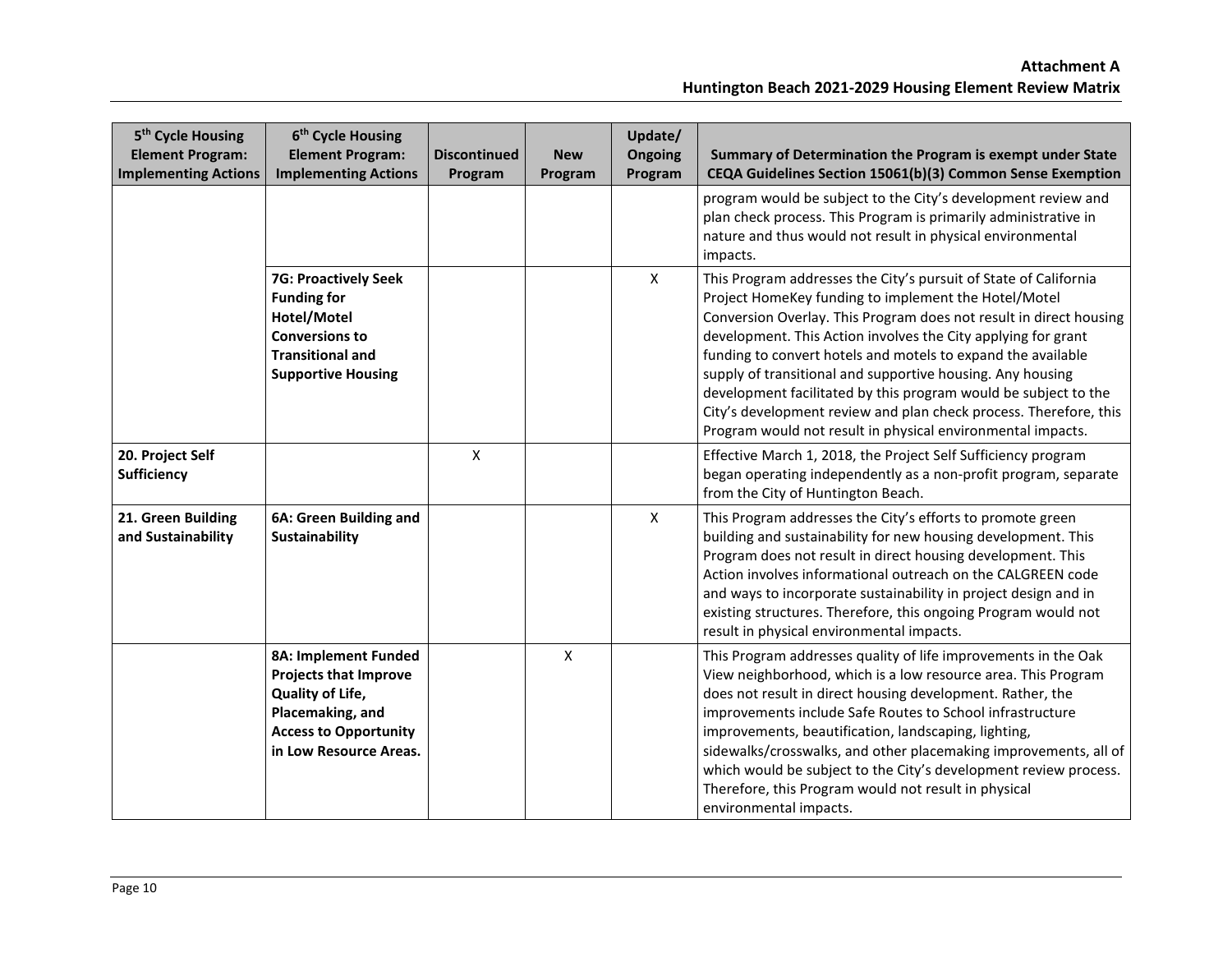| 5 <sup>th</sup> Cycle Housing<br><b>Element Program:</b><br><b>Implementing Actions</b> | 6 <sup>th</sup> Cycle Housing<br><b>Element Program:</b><br><b>Implementing Actions</b>                                                                                      | <b>Discontinued</b><br>Program | <b>New</b><br>Program | Update/<br>Ongoing<br>Program | Summary of Determination the Program is exempt under State<br>CEQA Guidelines Section 15061(b)(3) Common Sense Exemption                                                                                                                                                                                                                                                                                                                                                                                                                                                                     |
|-----------------------------------------------------------------------------------------|------------------------------------------------------------------------------------------------------------------------------------------------------------------------------|--------------------------------|-----------------------|-------------------------------|----------------------------------------------------------------------------------------------------------------------------------------------------------------------------------------------------------------------------------------------------------------------------------------------------------------------------------------------------------------------------------------------------------------------------------------------------------------------------------------------------------------------------------------------------------------------------------------------|
|                                                                                         | <b>8B: Proactively Seek All</b><br><b>Funding Sources to</b><br><b>Improve Quality of</b><br>Life, Placemaking, and<br><b>Access to Opportunity</b><br>in Low Resource Areas |                                | X                     |                               | This Program addresses the City's efforts to collaborate with the<br>Ocean View School District and the general community to prepare<br>a master plan to guide improvements in the Oak View<br>neighborhood. This Program does not result in direct housing<br>development. Rather, this Action involves the identification of<br>funding sources to implement the identified improvements.<br>Therefore, this Program would not result in physical<br>environmental impacts.                                                                                                                |
| 12. Child Care<br><b>Facilities</b>                                                     | <b>8C: Childcare Facilities</b>                                                                                                                                              |                                |                       | X                             | This Program addresses the City's commitment to providing<br>adequate childcare opportunities. This Program does not result in<br>direct housing development. Rather, this Action involves offering<br>childcare density bonus incentives in conjunction with affordable<br>housing projects to continue to provide for family day care and<br>childcare centers. Any housing development facilitated by this<br>program would be subject to the City's development review and<br>plan check process. Therefore, this ongoing Program would not<br>result in physical environmental impacts. |
|                                                                                         | 9A: Provide Fair<br><b>Housing Information</b><br>and Education to<br>Residents on the City's<br>Website in English and<br>Spanish                                           |                                | $\pmb{\mathsf{X}}$    |                               | This Program addresses the City's provision of information and<br>resources in both English and Spanish to ensure residents with<br>Limited English Proficiency have accessible information. This<br>Program does not result in direct housing development. Rather,<br>this Action involves the City providing links to the Fair Housing<br>Foundation to provide residents with information regarding fair<br>housing laws, and tenant and landlord rights. Therefore, this<br>Program would not result in physical environmental impacts.                                                  |
|                                                                                         | 9B: Actively Engage<br>with Community<br><b>Members and</b><br><b>Organizations in Low</b><br><b>Resource Areas</b>                                                          |                                | $\pmb{\mathsf{X}}$    |                               | This Program addresses the City's engagement with community-<br>based organizations that provide services or information about<br>services to any special needs or linguistically isolated groups. This<br>Program does not result in direct housing development. Rather,<br>this Action involves the evaluation of the feasibility of options to<br>support the community and the provision of solutions. Therefore,<br>this Program would not result in physical environmental impacts.                                                                                                    |